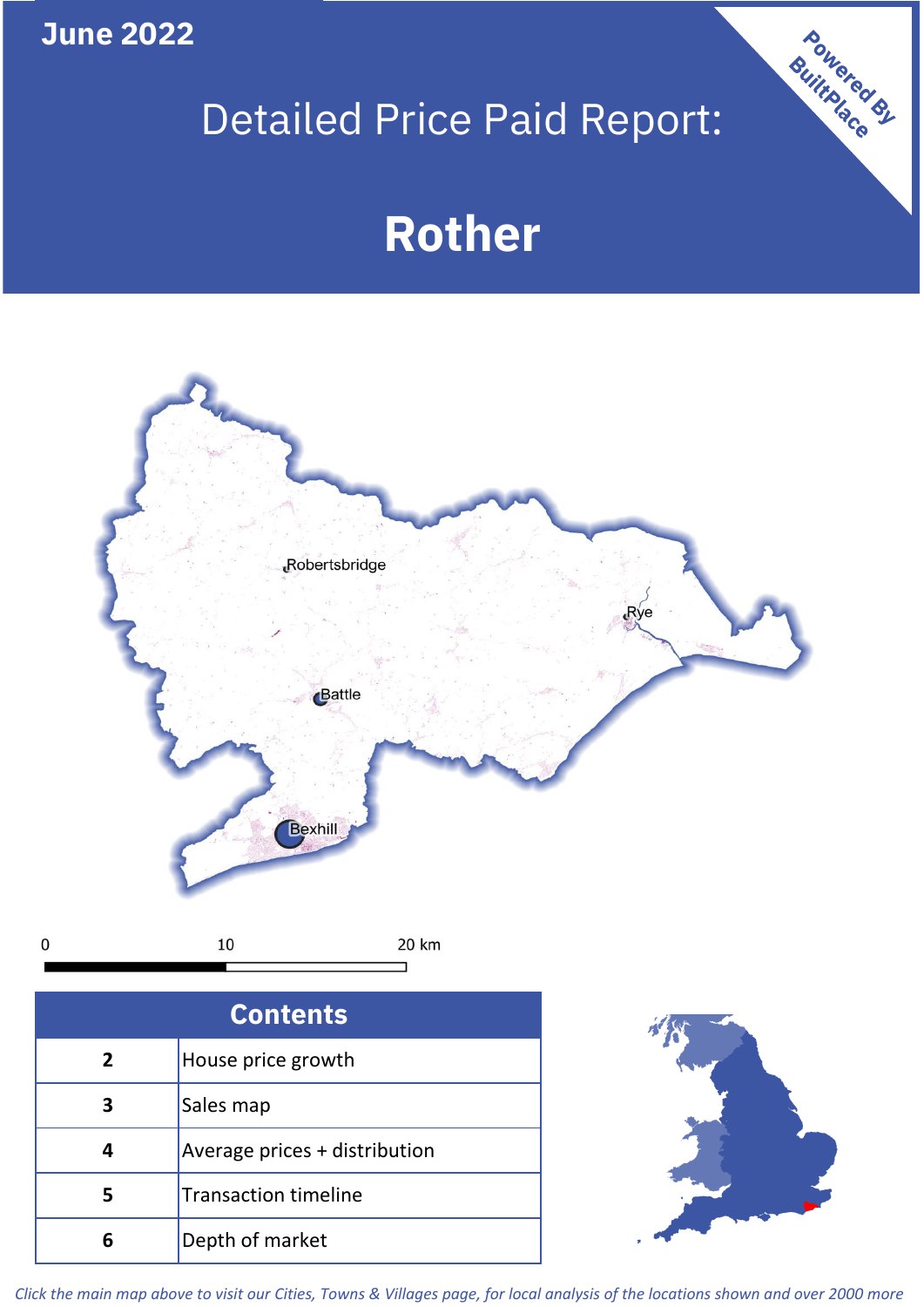#### **Headline Data**

|                     | <b>Current level</b> | 3 month  | <b>Annual</b> | 5 year  | 10 year |
|---------------------|----------------------|----------|---------------|---------|---------|
| <b>House prices</b> | £357,622             | 2.5%     | 8.9%          | 29.4%   | 67.1%   |
| <b>Transactions</b> | 2,109                | $-11.5%$ | 18.2%         | $-0.8%$ | 33.3%   |

# **House Price Growth (April 2022 data)**

#### *Annual Change in House Prices*



House prices in Rother grew by 8.9% in the 12 months to April 2022 (based on 3-month smoothed data). By comparison national house prices grew by 10.7% and prices in the South East grew by 11.5% over the same period.

Rother house prices are now 54.6% above their previous peak in 2007, compared to +60.7% for the South East and +52.9% across England.



#### *Year-To-Date Change in House Prices, December to April*

Local prices have grown by 4.1% in 2022 so far, compared to growth of 4.7% over the same period last year.

#### *Source: OS OpenData; UK House Price Index (Contains HM Land Registry data © Crown copyright)*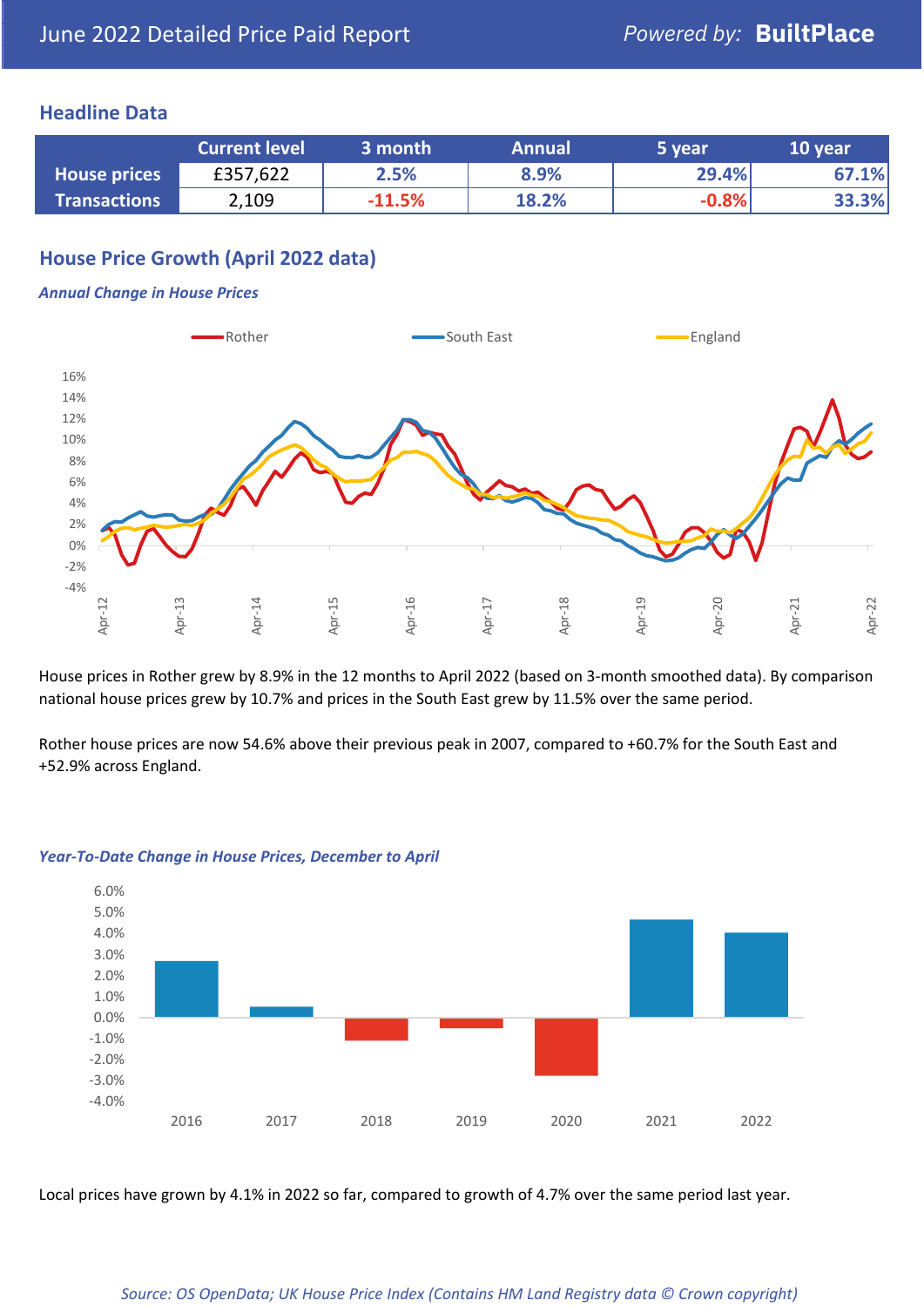# **House Price Map**

#### *12 months to April 2022*



*Each point is one postcode, coloured by the average value relative to all sales in this local authority (price bands are LA-specific quintiles).*

**Map Key**

| Min      | <b>Max</b> |                            |
|----------|------------|----------------------------|
| Up to    | £209,000   | 1st quintile / lowest 20%  |
| £209,000 | £292,000   | 2nd quintile               |
| £292,000 | £380,000   | 3rd quintile               |
| £380,000 | £517,000   | 4th quintile               |
| £517,000 | and over   | 5th quintile / highest 20% |

#### *Source: OS OpenData; UK House Price Index (Contains HM Land Registry data © Crown copyright)*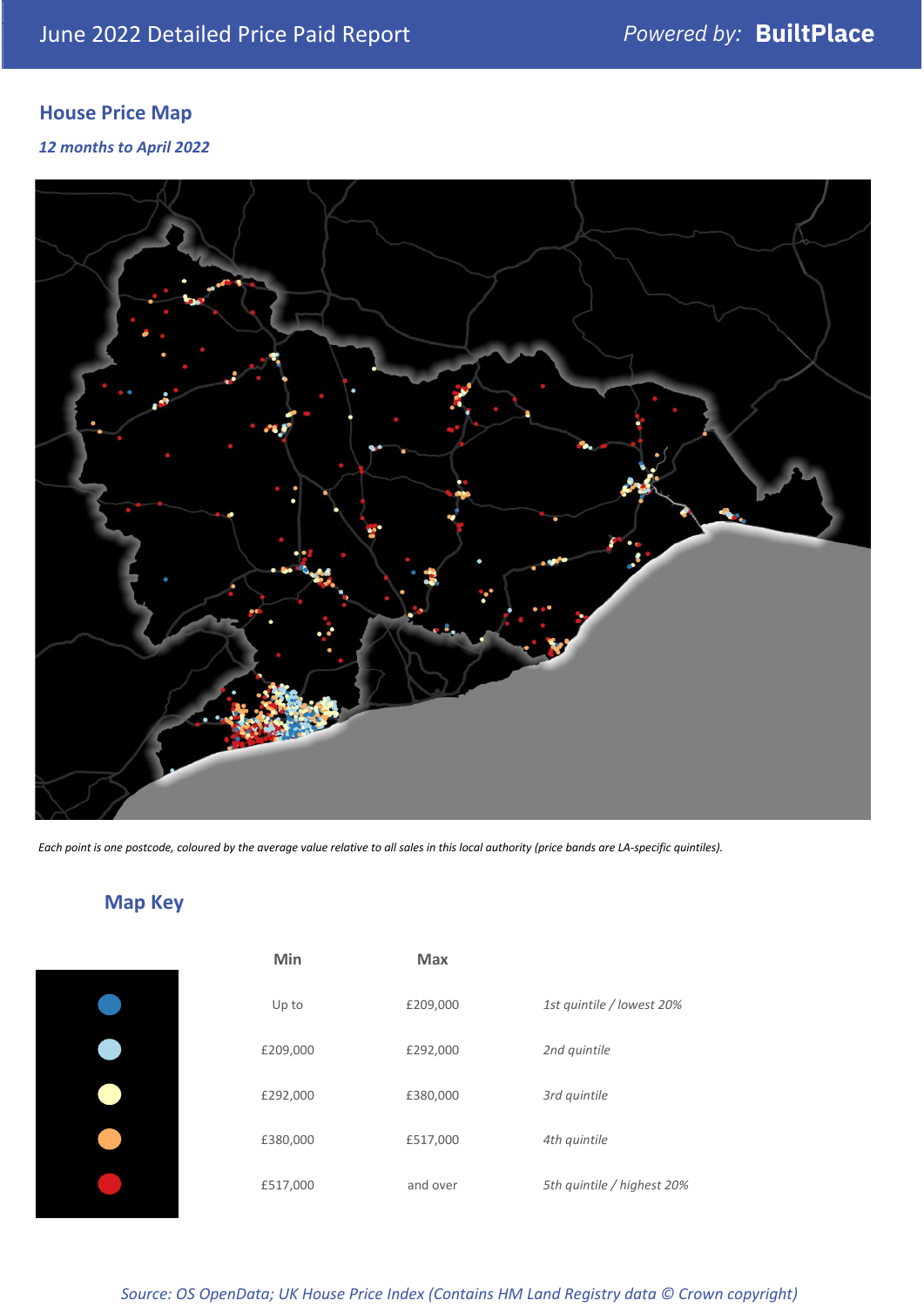# **Average House Price by Property Type**

#### *12 months to April 2022*



|                 | <b>New</b> | <b>Second hand</b> |  |
|-----------------|------------|--------------------|--|
| <b>Flat</b>     | £252,780   | £198,393           |  |
| <b>Terraced</b> | £160,000   | £309,781           |  |
| Semi-detached   | £315,680   | £358,527           |  |
| <b>Detached</b> | £420,074   | £594,961           |  |

## **House Price Distribution by Year**

*All properties, by price band and calendar year (2020 = year to date)*

|                    | 1997 | 2002 | 2007 | 2012 | 2017 | 2019 | 2020 |
|--------------------|------|------|------|------|------|------|------|
| <b>Under £100k</b> | 73%  | 30%  | 5%   | 7%   | 3%   | 2%   | 1%   |
| £100-200k          | 22%  | 48%  | 41%  | 38%  | 23%  | 15%  | 16%  |
| E200-300k          | 4%   | 15%  | 32%  | 33%  | 32%  | 24%  | 23%  |
| £300-400k          | 1%   | 4%   | 13%  | 12%  | 23%  | 23%  | 16%  |
| £400-500k          | 0%   | 2%   | 5%   | 6%   | 8%   | 15%  | 15%  |
| <b>£500k-1m</b>    | 0%   | 1%   | 4%   | 4%   | 10%  | 19%  | 27%  |
| £1-2m              | 0%   | 0%   | 0%   | 0%   | 0%   | 2%   | 1%   |
| <b>Over £2m</b>    | 0%   | 0%   | 0%   | 0%   | 0%   | 0%   | 0%   |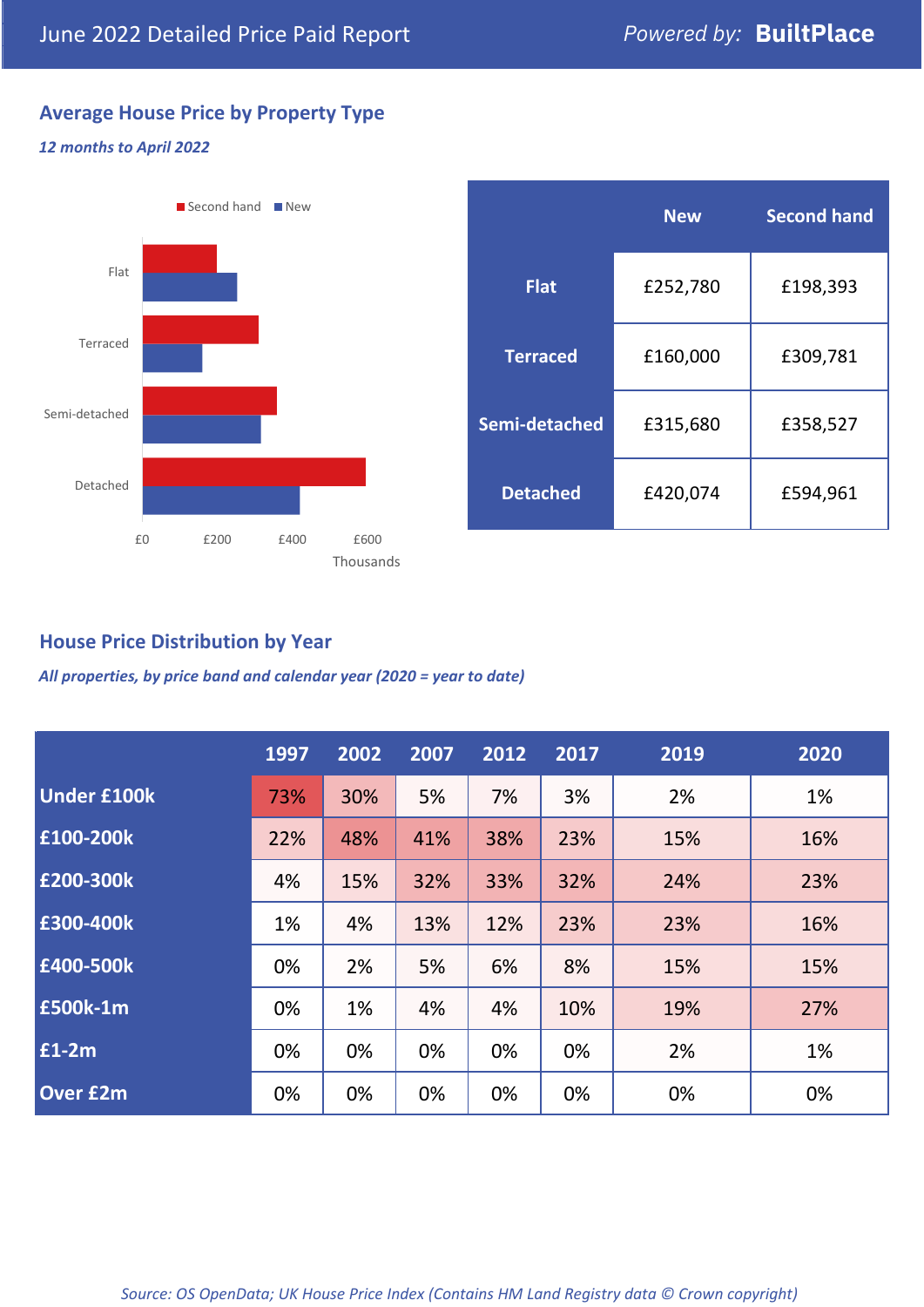# **Transactions (February 2022 data)**

*Annual Transactions, Indexed (2001-05 average = 100)*



There were 2,109 transactions in Rother during the 12 months to February 2022. This is 85% of the average from 2001- 05 and suggests activity is below pre-downturn levels.

Transactions in Rother have fallen by 6.9% since 2014, compared to changes of -9.9% for South East and -7.7% for England.



#### *Cash and New Build Sales as % of Total, by Year*

*Note: The data on this page EXCLUDES transactions identified as transfers under a power of sale/repossessions, buy-to-lets (where they can be identified by a mortgage), and transfers to non-private individuals - i.e. it comprises only Land Registry 'A' data.*